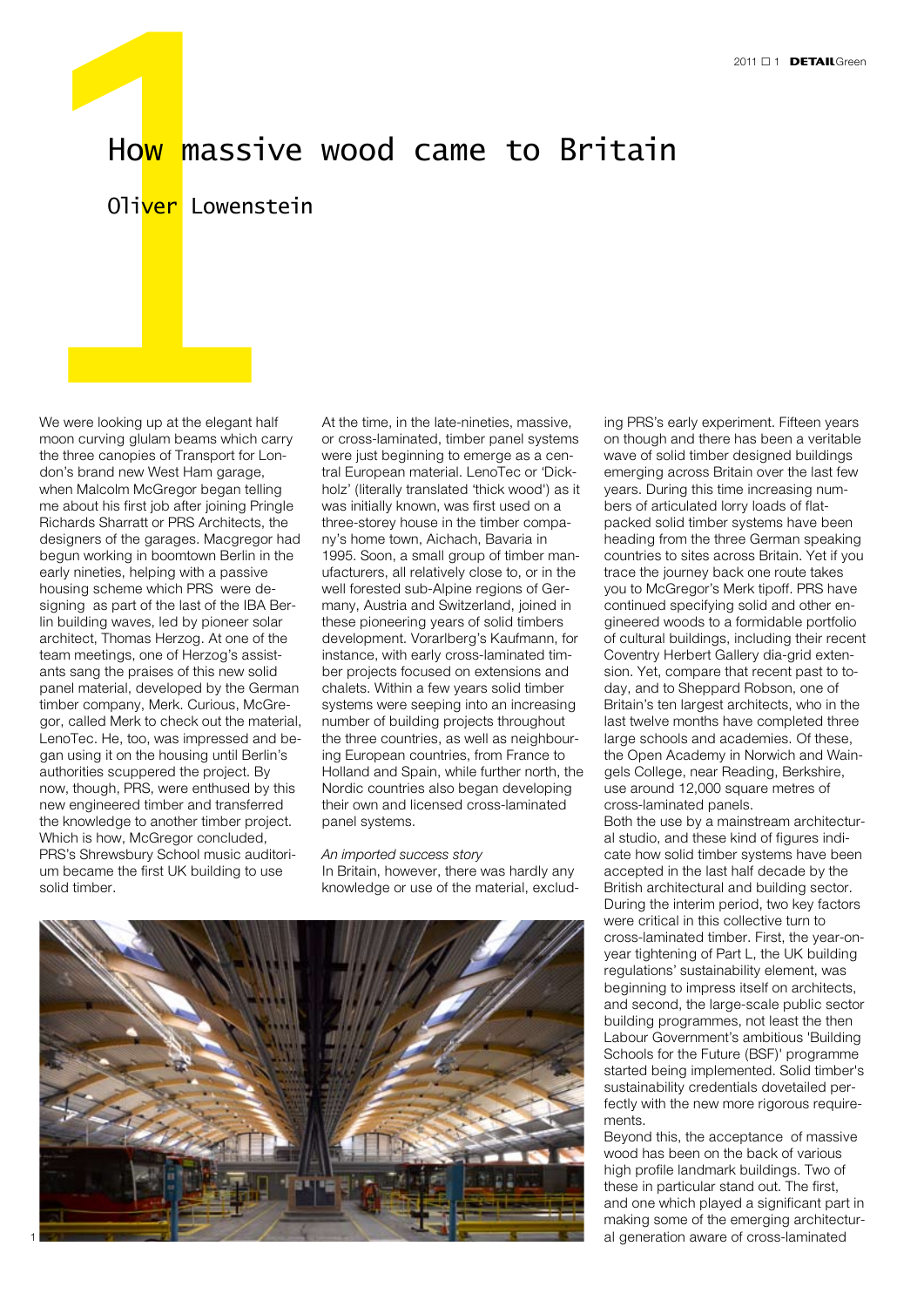

timber, is dRMM's Kingsdale school sports and music hall, completed in 2007, to a shower of UK architectural media praise and pronouncements by its moving architectural spirit, Alex de Rijke, encapsulated in his catchy slogan that, just as concrete was the material of the twentieth century, so engineered timber would be that of the twenty-first. Solid timber's second media coup was when another young London practice, WaughThistleton, resolved how a solid wood high-rise could work structurally, and that UK building regulations, unlike those in many mainland European countries, would theoretically allow for timber towers. Murray Grove, their nine-storey North London mixed use high rise, first given a German name, Stadthaus, also sent a quiver of excitement, through engineers this time as much as architects.

*From early pioneers to the mass market* Yet this simple narrative of the British finally picking up on solid cross-laminated timber, misses a more interesting, hidden side to the story. Not only were the first two outfits supplying solid timber, Eurban and KLH UK, both closely linked to the

Southern German and Alpine regions, but they were both offspring of the same sustainable materials company, Construction Resources (CR). Construction Resources was established in 1998 by Richard Handyside, with Liam Dewar, Eurban's founder, arriving soon thereafter. Back in Britain, Dewar introduced CR to LenoTec though quite soon the limits of only supplying the material became evident. KLH UK's founder, Karl-Heinz Weiss, also came across the Austrian company while researching solid timber systems at CR. With CR not bringing in work, and apparently uninterested in installation, Weiss took on launching KLH's UK branch in spring 2005. With office space in engineers Techniker, – who were to become the engineers on many early projects – the first job was an interior renovation of a north London nursery by another London based, German ex-pat architect, Kay Hartmann. Installation and engineering only began for Eurban in early 2004 with their third project, a nursery. Word was beginning to get around though. White Design's Craig White came away from a 2003 CPD seminar, "thinking I'd seen the future of sustainable building." The next





Oliver Lowenstein runs the UK green cultural review, Fourth Door Review (www.fourthdoor. co,uk), and is a UK correspondent of Detail Green.

1 West Ham Bus Garage, London Pringle Richards Sharratt, London

- 2 John Hope Gateway, Royal Botanic Garden, **Edinburgh**
- Edward Cullinan Architects, London 3 The Herbert Art Gallery & Museum, Coventry
- Pringle Richards Sharratt, London
- 4 Open Academy, Norwich SheppardRobson, London

project for Eurban was John Pringle from PRS Architects' own home. It was followed by the first larger scale five-storey mixed-use office and residential building, Waterson Street, by the arts-design-architecture ensemble, Quay2c, for which Eurban supplied the Schillinger product Crosslam. "Merk had too much work, they couldn't keep up with what was going on across the continent", recalls Dewar. Not only this, but Eurban saw a sustainable rationale in going directly to the sawmill: no extra materials miles transporting raw wood from mill to engineered wood manufacturer. This has since been taken a step further, with Eurban deciding to only work with integrated suppliers, including the largest European factory, Stora Enso. "Waterson Street started the growth," recalls Dewar. In 2005 they looked at 25 projects. Five years later in 2010, 1300 projects had been through Eurban's enquiries books, including Sheppard Robson's Waingels College. Meanwhile by 2007 KLH UK was only beginning to make inroads into the British architectural world. Initially, the target, Weiss recalls, "was wanting to survive." They may well have been lucky, as, though a second job was on the books, it was at this point that dRMM's Alex de Rijke walked in through the door wanting to complete the second phase of a south London secondary school with cross-laminated timber. De Rijke, a restless and curious person and self-confessed materials obsessive, knew all about Construction Resources, having come across another material, Steko blocks, there, in 2001. "I wasn't aware of CLT before and started investigating it." He recalls that he was "impressed with its reliability and dimensional stability compared with timber frame. I'd always loved plywood, and solid timber panels appealed to me. It was like a larger version of plywood." By then dRMM was one of the rising stars of London's turn of millennium new architectural scene. Their radical reworking of Kingsdale, the fifties secondary school, where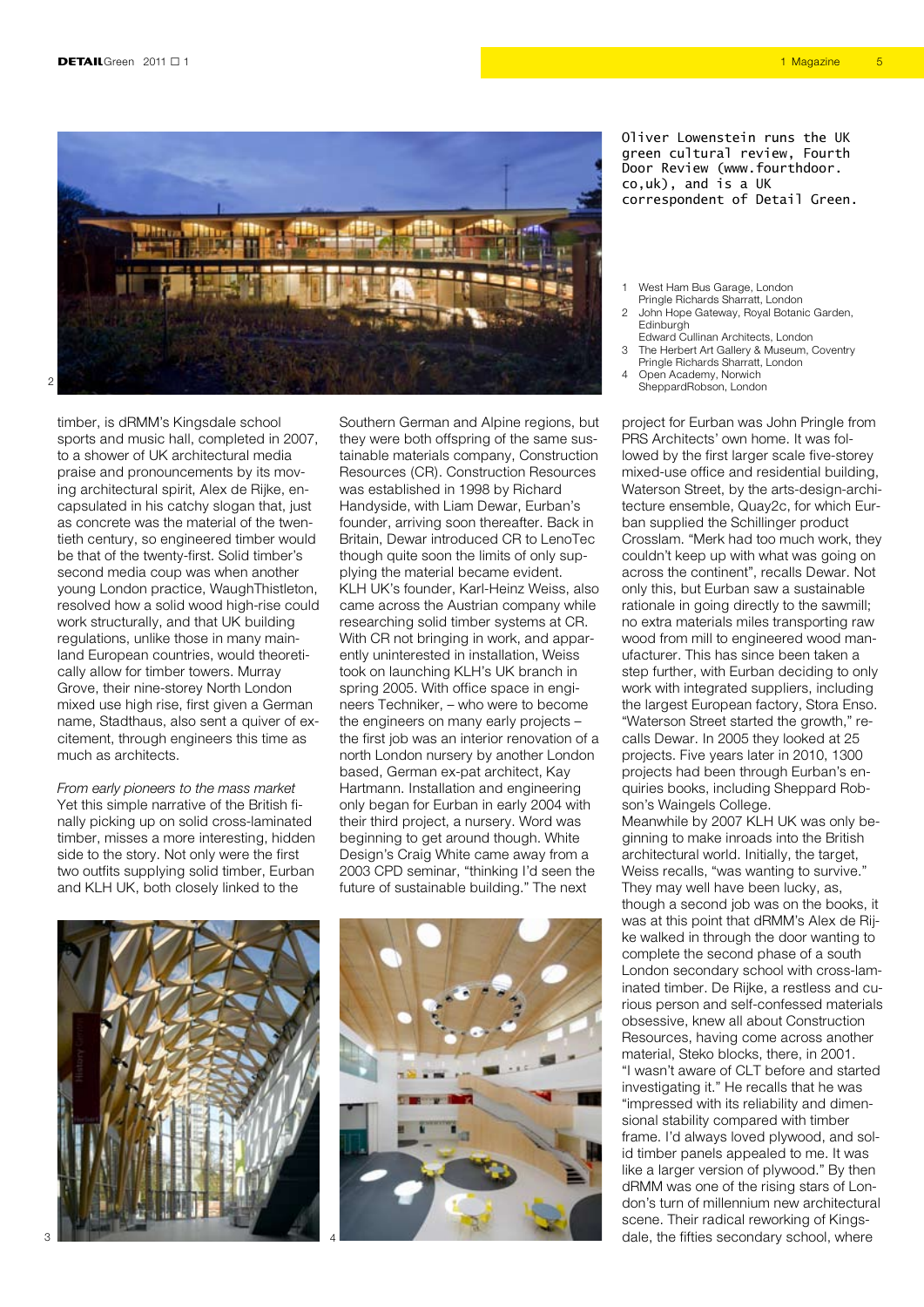- 5 Waingels College, Woodley
- SheppardRobson, London "Stadthaus" at Murray Grove, London
- Waugh Thistleton Architects, London 7 Kingsdale School extension (music room), London deRijke Marsh Morgan, London
- [1] **■■■** For more information on Sarah Wigglesworth Architects' Sandal Magna School in Wakefield, UK, see the article " $\blacksquare\blacksquare\blacksquare$ " on p.  $\blacksquare$  of this issue of Detail Green.

they had draped ETFE plastic over the old open courtyard while dropping a larch geodesic auditorium into the courtyard centre, had ignited excitement in the media, and now they wanted to follow through with two fully cross-laminated buildings, a sports hall and music centre. Kingsdale phase II provided a good opportunity to begin testing this new direction. "It was a period of research and construction, experimenting with the limits of cross-laminated timber." This included spanning, thermal air-tightness and whether curvature could be achieved from flat-packed panelling in the sports buildings roof. The music block's cellular design also allowed for considerable playful experiment.

When Kingsdale's phase II finally opened late in 2006, there was considerable interest. Although clad in steel, for UK insurance reasons, the timber building caught the imagination of a whole segment of architects. "Alex is a good PR machine" says Weiss, "and this has really helped so much." Many architects, including Sheppard Robson and Sarah Wigglesworth, noticed and were converted to using massive wood through Kingsdale [1]. Though





a few questioned the eco-transport footprint of both engineered wood and the carpentry installation coming from central Europe, for almost all architects, this was outweighed by the buildings total 'embodied' footprint, which could be demonstrated as carbon positive, outperforming both concrete and steel.

The 2007 surge in interest was also spurred by building regulations, by the increase in BSF projects coming on-line, and by the cost of steel versus wood, particularly the demand in steel from China. Both Eurban and KLH's order books swelled, with each taking on further Sheppard Robson projects. KLH's St John Fishers Academy in Peterborough, was completed in March 2008, swiftly followed by Murray Grove, the North London nine storey timber high-rise, together signalling a second threshold for the company, though also arguably, that the first experimental chapter of British cross-laminated timber was over.

## *Timber, the new concrete?*

Although Murray Grove would be presented with UK Wood Award's the following year, and although it spurred on its engineers Techniker and other European engineers in their quest for yet taller timber towers, there was some disappointment among those who saw it as timberbuild by default, among them de Rijke: "At Murray Grove massive wood is simply a substitute for concrete. As an example of what it's trying to say, it's disappointing in that it's a hidden achievement, and for whatever reason it feels it needs to apologise for being timber. We go to great lengths to reveal and express the material." De Rijke may feel frustrated as, despite having designed several fascinating experimental structures, including a remarkable origami Olympic stadium runner up, since Kingsdale phase II, dRMM have had limited opportunities to build new projects. Still de Rijke's solid timber proselytising has had various other surprising consequences, such as inspiring the Sta-



vanger practice, Helen & Hard, into using solid timber. HHA's Mountain Lodge, one of Norway's most interesting buildings using solid timber, can be directly attributed to de Rijke's timber fetish.

In the intervening years a swelter of other UK practices have taken up massive timber. These include Edward Cullinan Architects integrating cross-laminated timber into one of their more interesting recent buildings, the John Hope Gateway visitor centre at Edinburgh Botanic Gardens. FCB Studio's are also using the material in two healthcare projects, while a phalanx of new school buildings, from White Design, Sarah Wigglesworth Architects to BDP, make considerable use of the material. Along with Eurban and KLH UK, various Central European solid crosslam timber manufacturers are increasingly present in projects across Britain. As of this autumn KLH UK, shipped 25 000 square metres this year (representing nearly 15% of KLH's total manufacture) and the projects become ever larger. They are preparing for the next higher high-rise venture, while Eurban are involved in an eight storey social housing block, also beginning on site shortly. Britain's architects have fallen for massive wood, with the wider construction industry in tow, and are carving out a new, somewhat different story of its material application in buildings across the country from that of the continent.

Of course, this remains a very small part of total building, but if you were to ask how massive wood came to this country, one can see this is not a story of big industry knowledge transfer. Rather it can be traced back to a handful of committed sustainability types, who founded a small avant-garde materials store, and an equally minimal number of adventurous and experimental architects, who proselytised on behalf of the material. It was these mission-driven or simply, driven individuals, who were the early luminaries in the hidden history of bringing massive wood to Britain.